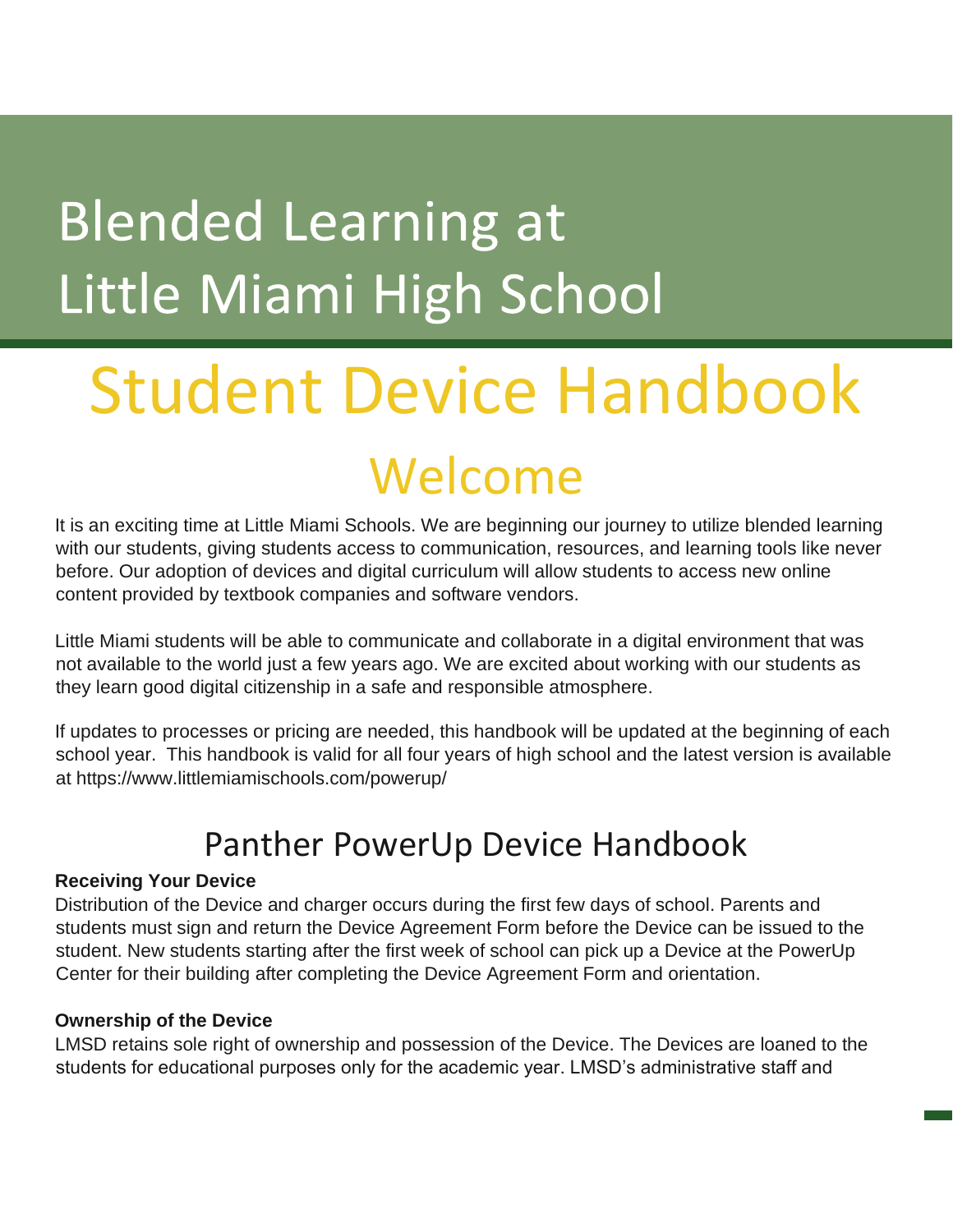faculty retain the right to collect and/or inspect Devices at any time, including via electronic remote access and to monitor student work or to alter, add or delete installed software or hardware during school hours.

#### **Student's Responsibilities**

Student and parent/guardian are solely responsible for the Devices issued to them and must adhere to the following:

- Students must comply with the District's Acceptable Use Policy and the Student Device Handbook when using their Devices.
- Students must always keep the protective case on their Lenovo device. Repair costs for damages that occur without a case become the responsibility of the student/parents.
- The Acer laptops do not require a protective case. Please keep these devices sticker free per our lease agreement.
- Students must bring their Device to school every day and make sure it is fully charged. Failure to do so may result in loss of instruction.
- Note: A fully charged Device should last at least 8 hours.
- Students must treat their Device with care and never leave it in an unsecured location.
- Students must report any problems with their Device to the main office as soon as possible.
- Students may not remove or interfere with the serial number and other identification tags.
- Students may not attempt to remove or change the physical structure of the Device, including the keys, screen cover or plastic casing.
- Students may not attempt to install or run any operating system on the Device other than the installed operating system supported by the district.
- Students will explain the circumstances surrounding damage at the time it is submitted for repair.

#### **Responsibility for Electronic Data**

- The students are solely responsible for any extensions on their Devices not installed by a member of the LMSD Technology staff or by classroom educators.
- Students are responsible for backing up their data to protect from loss. Cloud storage provided by district platforms give users access to over 2 TB of storage between OneDrive & Google Drive.
- Users of district technology have no rights, ownership, or expectations of privacy to any data that is, or was, stored on the Device, school network, or any school-issued applications and are given no guarantees that data will be retained or destroyed.

#### **Devices Left At Home**

If a student leaves his/her Device at home, he/she is responsible for getting the coursework completed as if they had a Device present. If a student repeatedly leaves his/her Device at home, he/ she will be subject to appropriate disciplinary action.

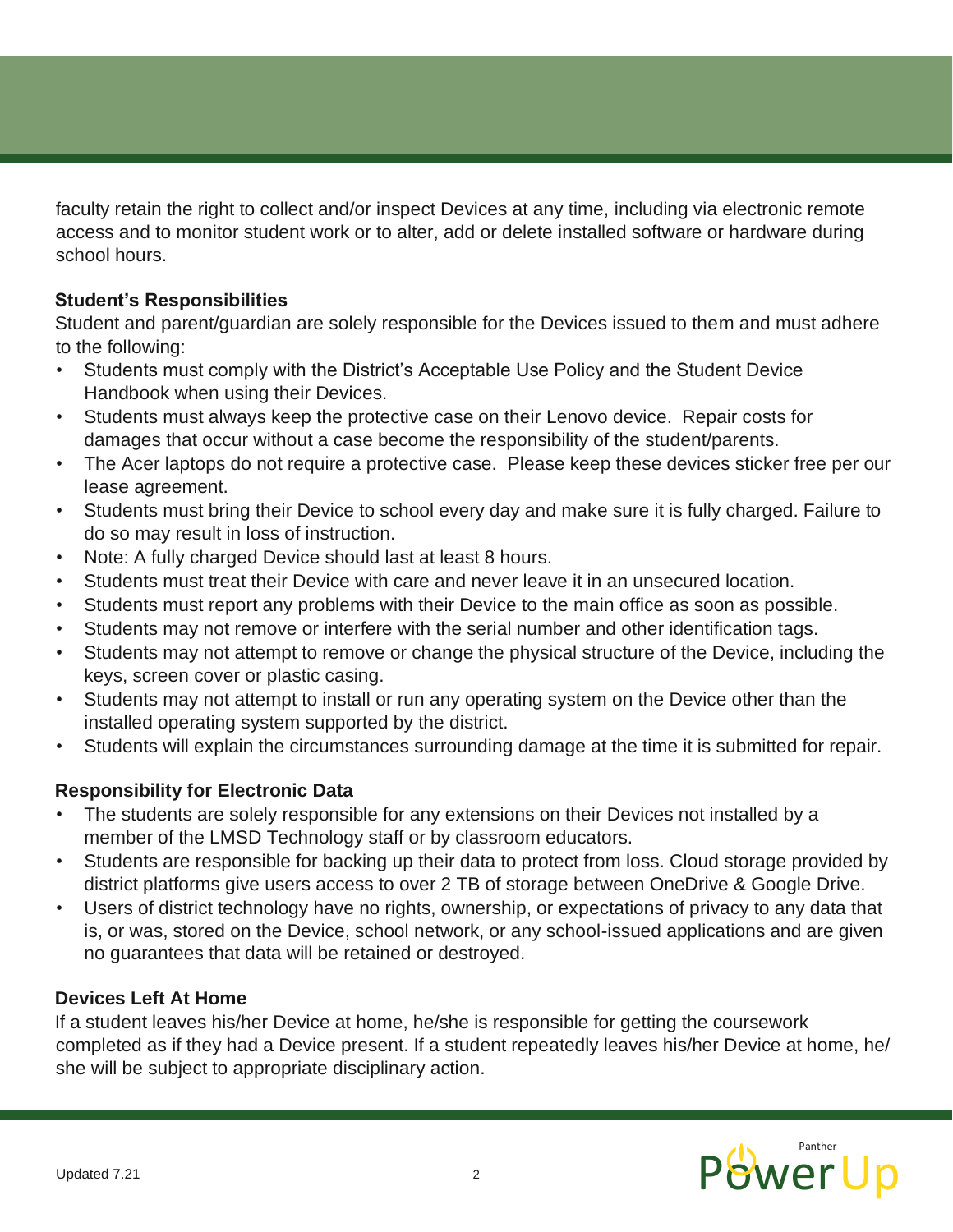#### **Protecting Data and Files**

Students are responsible for the appropriateness of all files, data, and Internet history on the Device. Although these Devices will be logged and filtered on and off campus it is still the responsibility of the student to use good judgment when accessing or transmitting data. Do not take photos or video of other students or staff without their permission. The possession, forwarding, or uploading of unauthorized data, photos, audio or video to any website, network storage area, or person is strictly forbidden. Do not access another individual's materials, information, or files without permission.

#### **LMSD Technology Fee**

The District is implementing a \$55 technology user fee for all students in grades 6-12. This fee will be collected for each student at registration. The technology fee is to assist the District in acquiring, upgrading, and maintaining the growth of technology in the schools. This includes upgrades, repairs, maintenance and any other district-identified ongoing costs to implement or support a one2one and bring-your-own-device program.

#### **Cost of Repairs/Replacement**

Building administrators and technology staff will determine if damages to a computer are the result of accidental, intentional, reckless, willful, and/or malicious conduct. Little Miami School District recognizes that with the implementation of the one2one initiative there is a need to protect the investment by both the District and the student/parent.

No additional fees will be added for accidental damages that occur to the Lenovo 300E with the protective case on the device or accidental damage to the Acer Spin without a case. Charges, which are subject to change, in the table below will be in effect if a device has been

- Damaged without the protective case on the device
- damaged intentionally.

| Damaged Part           | Lenovo 300E w/Case | Acer Spin |  |
|------------------------|--------------------|-----------|--|
| Touchscreen            | \$209              | \$339     |  |
| Palmrest               |                    | \$79      |  |
| Palmrest w/ Keyboard   | \$149              |           |  |
| Keyboard               |                    | l\$79     |  |
| <b>LCD Back Cover</b>  | \$89               | \$69      |  |
| <b>Bottom Cover</b>    | \$89               | \$69      |  |
| <b>Battery Repairs</b> | \$139              | \$119     |  |

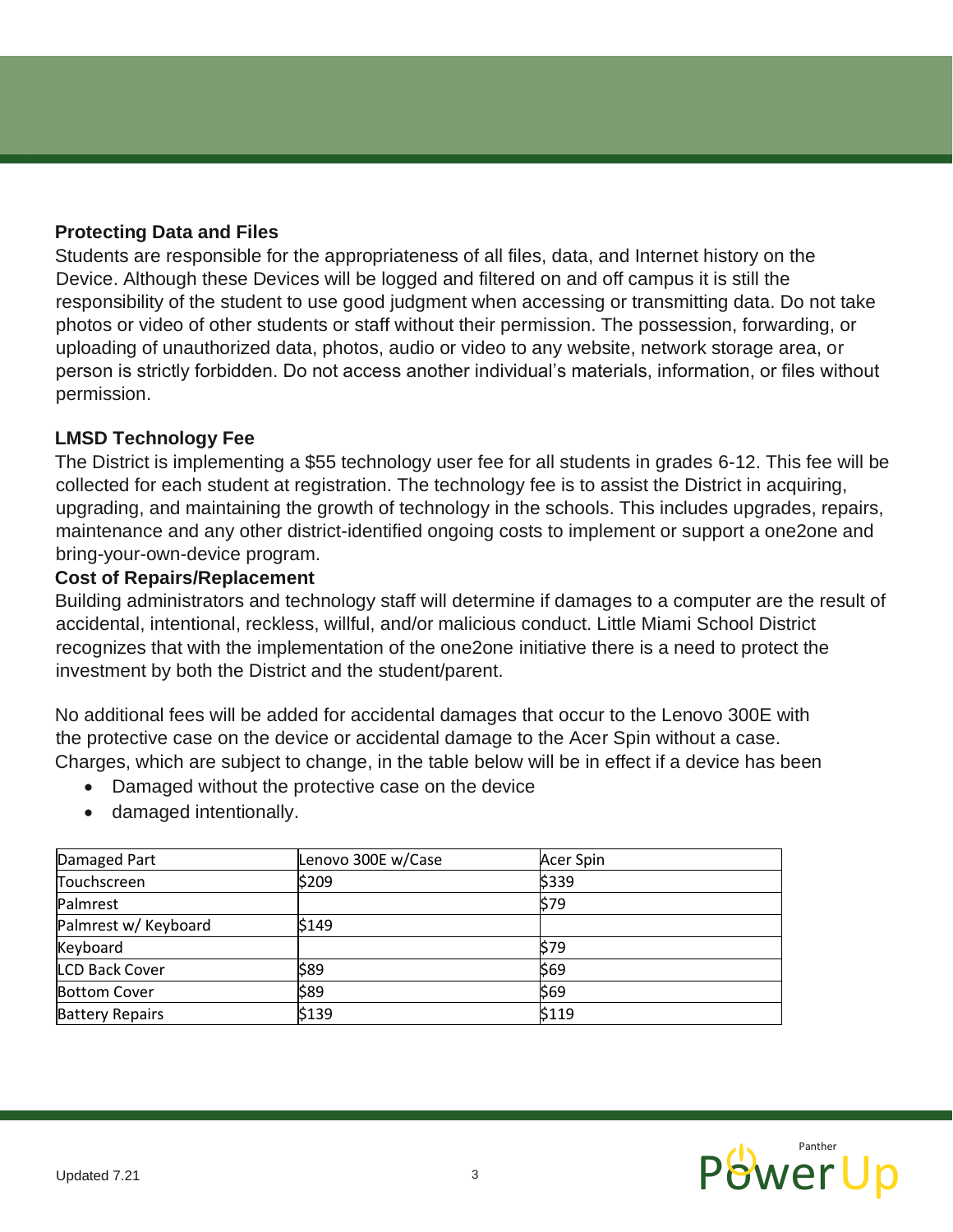| Camera                       | \$69       | \$69       |
|------------------------------|------------|------------|
| Hinge                        | \$79       | \$69       |
| <b>Replacement Cost</b>      | \$292      | \$340      |
| Replacement Cost- Device and | <b>B25</b> |            |
| case                         |            |            |
| Replacement Charger          | \$55       | <b>S55</b> |
| Replacement Pen              | \$42       | \$31.75    |

Cost of repairs have been determined using the cost of currently available parts as of June 30, 2021. Repairs will be charged for the cost of all damaged parts within the device or the "Total Replacement Cost", whichever is less. A lost device will be charged at the replacement cost of the device & case to account for the loss of the protective case as well. The repair warranty does NOT cover a lost device.

#### **Damage Caused by Carelessness (Negligence)**

Much of the damage that occurs is the result of student carelessness. Damaged caused by carelessness is NOT considered accidental damage. Laptop and accessory damage resulting from carelessness will be assessed the fees listed above. Examples of student carelessness would be: Styluses (pens) that are noticeably damaged, broken LCD screens that result from shutting the lid with objects still in the keyboard, and the continual loss of keys from the keyboard. Repeated damage is considered abuse of device and students may face disciplinary measures as outlined below.

#### **Student Discipline**

If a student violates any part of the above policy, he/she face the following disciplinary steps: Step 1: Student will lose the option of taking his/her laptop home for 1 week.

Step 2: Student will have to turn in his/her laptop to the help desk for 2 weeks. During this time, if a student needs to do research or assignments on the laptop, he/she must have a pass from that class's teacher and will be allowed to check out their laptop for that class period ONLY. Step 3: Student forfeits laptop to the Office. During this time, a student may use the classroom desktop, library computers or personal device to complete classroom work.

#### **Vandalism and Theft**

In cases of theft, vandalism, and other criminal acts, a police report MUST be filed by the student or parent as soon as practicable but in most cases no more than 48 hours after the theft of vandalism is discovered. The police report must be presented to the building principal. Further, students/parents

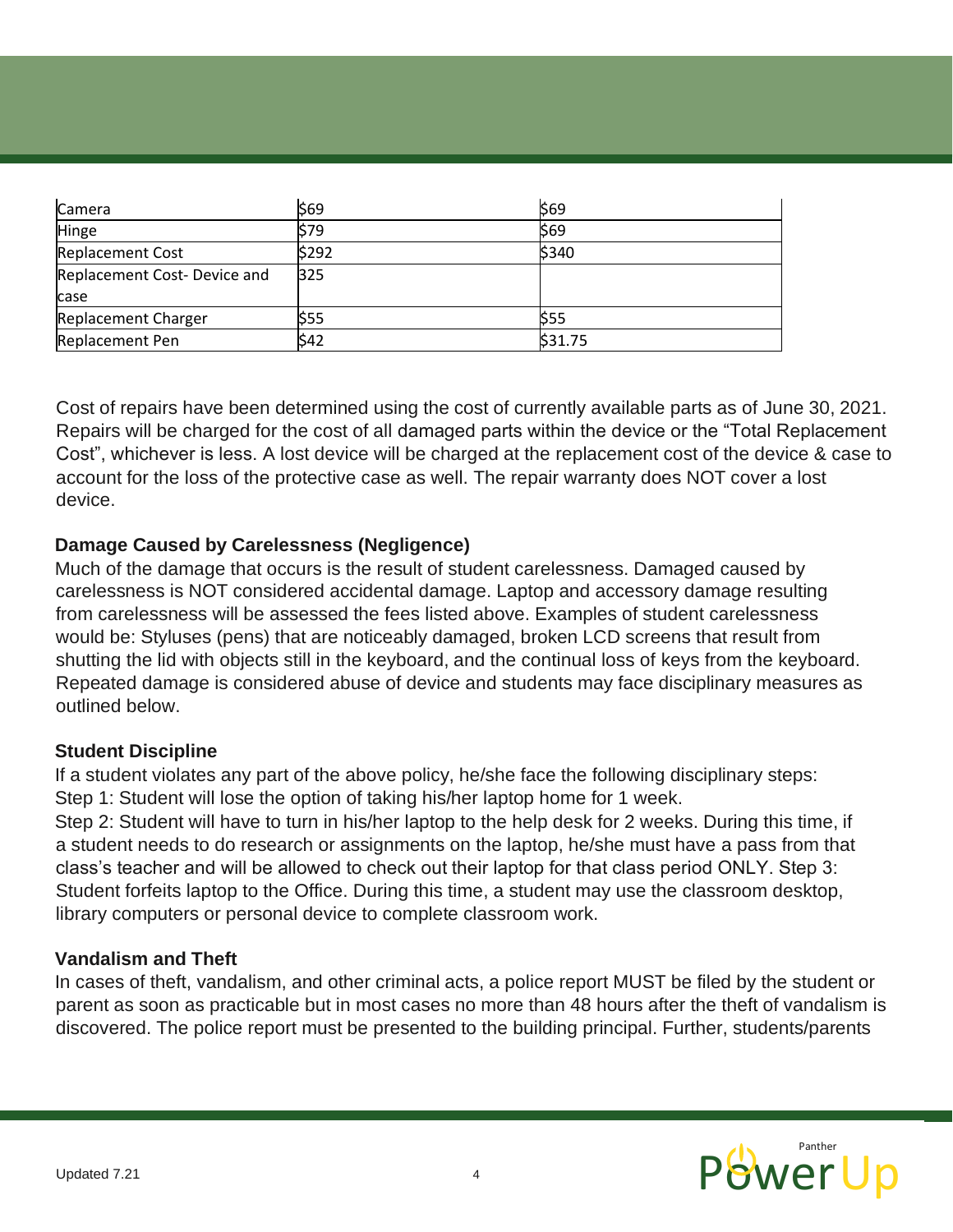must contact their building principal as soon as possible after the Device is determined to be stolen, lost or vandalized.

#### **Technical Issues/Damage/Loss**

- 1. **Restart it** Many times a simple restart resolves issues experienced on your device
- 2. **Report it** Take your Device to the PowerUp tech station if you experience any technical problems or damage or submit a ticket from the icon on your desktop.
- 3. **Repair it** some issues can be fixed immediately at the PowerUp tech station.
- 4. **Replace it** some issues can't be fixed a loaner may be provided if available or at teacher's request. All Device policy agreements will remain in effect for the loaner Device.

#### **Audio & Sound**

Sound must be muted at all times unless permission is obtained from the teacher for instructional purposes. Ear buds/headphones may be used in the classroom based only upon individual teacher approval.

#### **Device Identification**

Student Devices will be labeled in the manner specified by the district. Devices can be identified based on serial number. Do not remove any identifying labels or markings.

#### **Personalizing Devices**

Students are permitted to place school appropriate stickers on the top of their protective cases. The presence of weapons, alcohol, drug or gang related symbols or pictures are not permitted per school/ district policies. Stickers CANNOT cover the LMSD ID, the asset tag number or logo. Stickers are not permitted on the sides or bottom of the Device.

#### **Check-In**

Devices must be returned to the PowerUp center during the final weeks of the school year by the date announced each spring. Any student who withdraws, terminates enrollment or is expelled must return their Device and accessories immediately. If a student fails to return the Device and/or accessories when requested the student will be billed for the replacement cost of the Device and/or accessory. Any Device not returned or immediately paid for in full will be considered stolen property and law enforcement will be notified.

#### **Care of the Device**

The Device is the property of Little Miami Local Schools and all users will follow these guidelines and the Acceptable Use Policy. Students are responsible at all times for the care of the Device to which they are assigned.

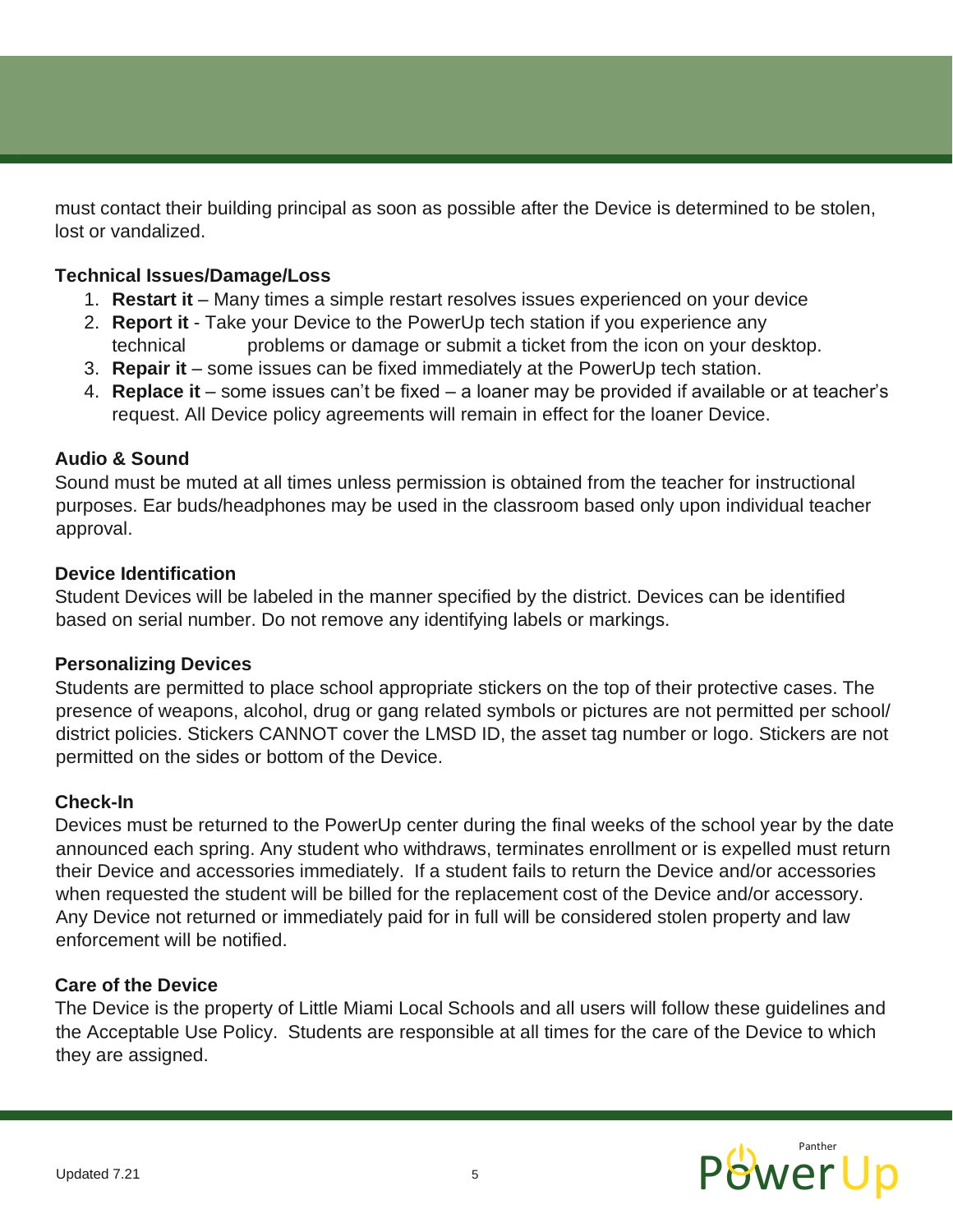- **Keep protective case on device at all times.** Parents/students are responsible for the repair costs for damages occurring without the case on the device.
- Use only a soft, lint-free microfiber cloth to clean the screen.
- Avoid getting moisture and liquids on the Device/accessories.
- Do not use window cleaner, household cleaner, aerosol sprays, solvents, alcohol, ammonia, or abrasives to clean the Device.
- Devices should be left in a secure location when not in use on and off campus.
- Under no circumstances should Devices be left in unsupervised areas including school grounds, athletic fields/areas, cafeterias, computer labs, classrooms, dressing rooms, and hallways. Unsupervised Devices will be confiscated, and disciplinary action may be taken.
- Students are not guaranteed the opportunity to charge their Devices at school. Devices are to come to school each day charged to 100%.
- Too much pressure may crack the screen, avoid placing anything on top of the Device.
- Do not cram the Device in a bag or locker.
- Do not use your Device at cafeteria tables when food or drink is present.
- Extreme heat or cold can harm the Device. Avoid leaving the Device in a hot or cold car.
- Never leave your Device on the floor, a chair, or sofa. Stepping or sitting on the Device could cause significant damage.
- Do not disassemble or attempt to repair the Device or take the Device to a third-party for repair. All repairs must be made by the LMSD Technology Department.

#### **Transporting Devices**

When transporting the Device between classes or outside the building you are required to close the lid. NEVER walk with the Device open. Students are required to take their Devices home every day after school, regardless of whether or not they are needed.

#### **Passwords**

Students will be required to maintain an updated password on their Device. Students may NEVER share, distribute, or otherwise allow other students access to their password. At any time a parent, teacher, or school administrator may request and obtain the password and access to the Device.